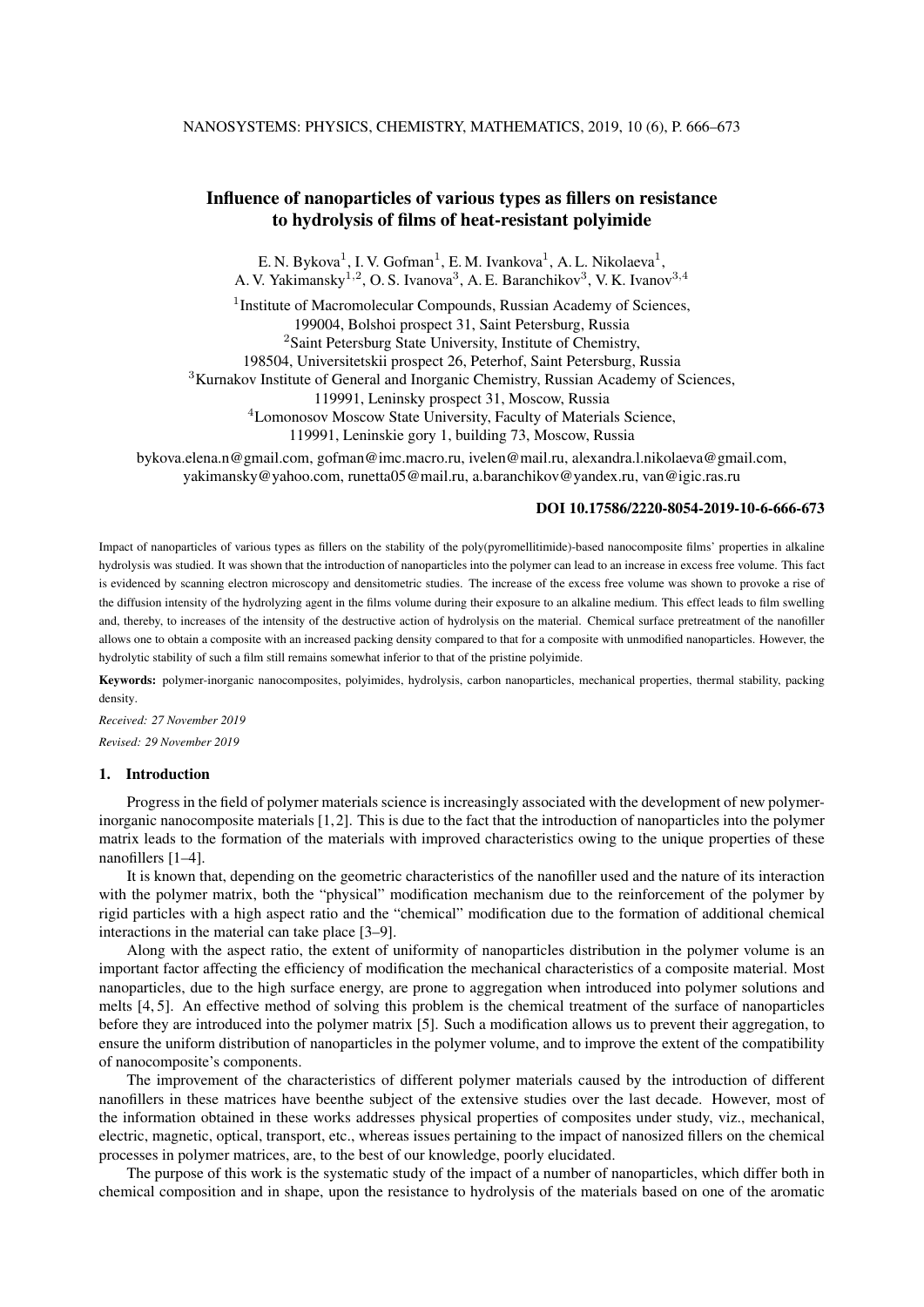polyimides (PIs) – poly-4,4'-oxydiphenylene(pyromellitimide). Films of this PI combine high hydrolytic stability with extremely high mechanical and thermal characteristics. In practice, polymers of this type are used for the manufacture of parts of devices that can be subjected to prolonged exposure to hydrolyzing agents during operation [3, 10, 11]. Therefore, the problem of the stability of PI-based composite materials with regard to the action of aggressive hydrolyzing media is of great practical importance. The use of nanoparticles of various types introduced into the same polymer allowed us to consider a very topical issue on the influence of specific features of the nanofiller's geometry and chemical nature both on the mechanical properties and on the hydrolytic stability of the composite material.

#### 2. Experimental

Poly-4,4'-oxydiphenylene(pyromellitimide) (polyimide PMDA-ODA) was chosen as a matrix polymer to prepare the nanocomposite films:



This is the most widely studied PI material, and is produced on an industrial scale (Kapton films [11] produced by DuPont and similar film materials from other producers).

Carbon nanocones/disks (CNCs), nanofibers (CNFs), multi-walled carbon nanotubes in both pristine (MWCNTs), and carboxylated (MWCNTs–COOH) states, as well as quasi-spherical cerium dioxide particles (CeO<sub>2</sub>) were chosen as the active nano-sized fillers. CNCs, CNFs, and MWNTs are produced on an industrial scale and  $CeO<sub>2</sub>$  particles were synthesized at the Kurnakov Institute of General and Inorganic Chemistry, Russian Academy of Sciences.

To obtain the MWCNTs–COOH the MWCNTs were subjected to surface modification before use by carboxylation in a boiling concentrated solution of nitric acid for 30 hours, followed by washing the resulting product in water to a neutral pH and drying [5].

The characteristics of the nanoparticles used in this work are given in Table 1.

| Nano-filler      | Form                | <b>Size</b>                                                                                                                       | $\rho$ ,<br>g/cm <sup>3</sup> | Aspect<br>ratio | Producer                                                                 |
|------------------|---------------------|-----------------------------------------------------------------------------------------------------------------------------------|-------------------------------|-----------------|--------------------------------------------------------------------------|
| <b>CNF</b>       | tubular             | Diameters of $100 - 150$ nm,<br>lengths of $6-10 \mu m$                                                                           | 2.0                           | $\sim 10^2$     | Showa Denko Carbon Sales<br>$(USA-Japan)$ [13]                           |
| <b>CNC</b>       | lamellar            | Cone heights of 0.3 –0.8 $\mu$ m;<br>Diameter of cone base.<br>disc diameter of $1 - 2 \mu m$ ;<br>Wall thickness of $20 - 50$ nm | 2.0                           | $\sim 10^2$     | n-TEC AS (Norway) [14]                                                   |
| <b>MWCNT</b>     | tubular             | External diameter of 13 nm,<br>intestine diameter of 4 nm.<br>length of $>1-20 \mu m$                                             | 2.1                           | $\sim 10^3$     | Bayer Material Science AG<br>(Germany) $[15]$                            |
| CeO <sub>2</sub> | Ouasi-<br>spherical | Mean diameter of 3.5 nm                                                                                                           | 7.65                          | $\sim$ 1        | Kurnakov Institute of<br>General and Inorganic<br>Chemistry RAS (Russia) |

TABLE 1. Characteristics of the nanoparticles used in the work (size, density  $\rho$ , producer)

The two-stage syntheticmethod was used to prepare both the nanocomposite films and control PI ones [10]. To prepare the nanocomposite films the nanoparticles of each type were introduced into the solutions of poly(amic acid) (PAA PMDA-ODA), the precursor of the PI. A solution of PAA PMDA-ODA in N,N-dimethylformamide (DMF) was provided by Sigma-Aldrich (catalog No. 575828). The nanoparticles were introduced into the polymer in the following concentrations: 3 vol.% for CNC and CNF, and 1 vol.% for MWCNT and MWCNT–COOH. It was shown in our previous studies [5, 12] being introduced into the polymer matrix in these concentrations the aforementioned nanoparticles can be uniformly distributed in the latter and thereby the increase in the Young's modulus value of the material at least by 20 % can be achieved. CeO<sub>2</sub> nanoparticles were used in the concentration of 0.55 vol.% only. Because of high density of these nanoparticles ( $\sim 7.65$  g/cm<sup>3</sup>) further increase in ceria concentration leads to their precipitation in the PAA solution.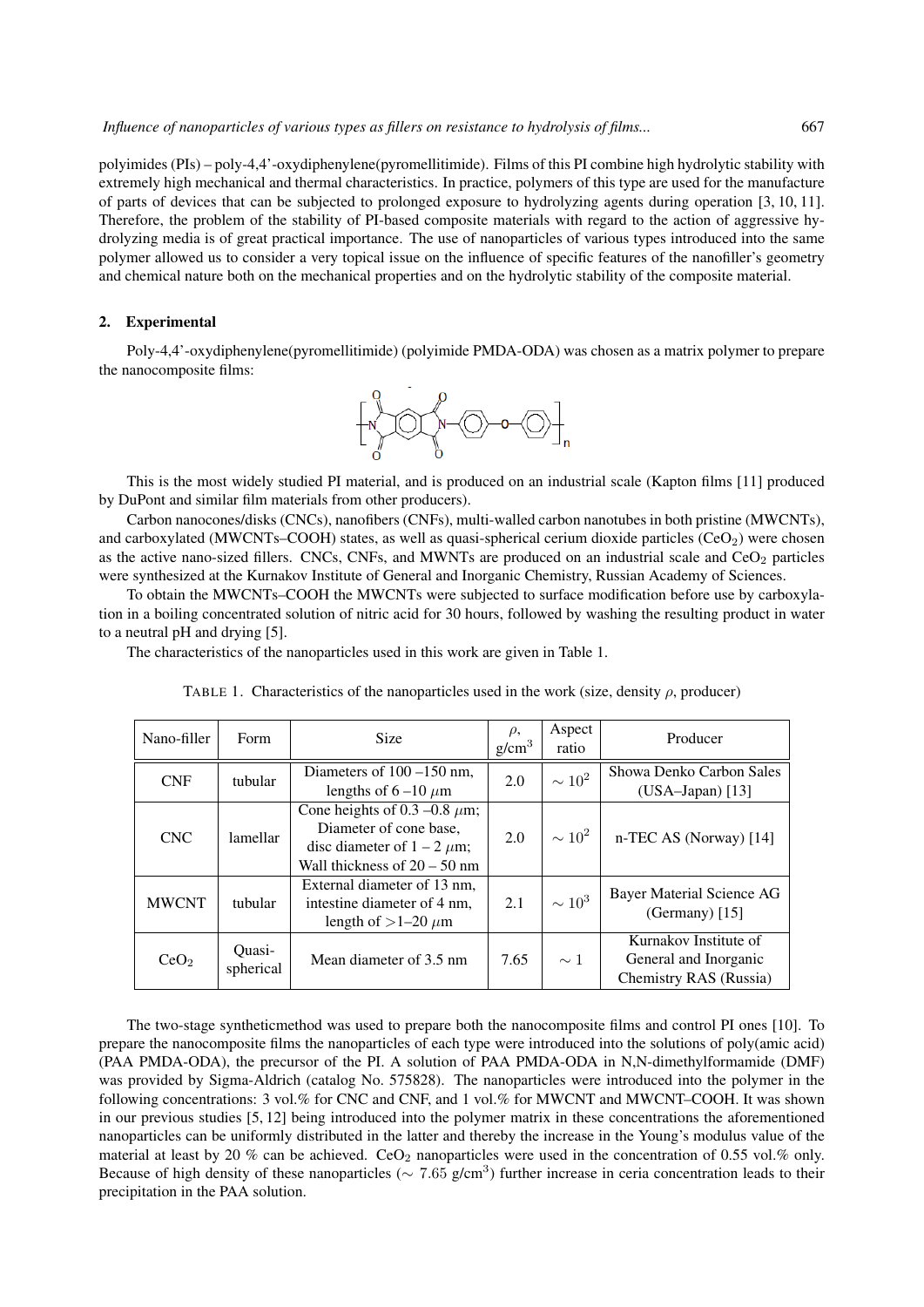To prepare a nanocomposite solution, the calculated amount of nanoparticles was sonicated in DMF for 1 hour; the nanoparticles dispersion obtained was mixed with the required amount of PAA solution and the mixture was homogenized by a mechanical stirrer. The duration of homogenization was 24 hours.

Films of the obtained nanocomposites or of unfilled PAA were prepared by casting the flat layers of the corresponding solutions on glass substrates using a slit die with an adjustable working gap with the subsequent drying of the layers at 80 ◦C for 2 hours. To obtain PI and PI-based nanocomposite films, PAA and PAA-based films were cure by thermal treatment of the substrates with a heating rate of 3 ◦C/min up to 360 ◦C followed by treatment at this temperature for 30 min. The thickness of the films obtained was 30 – 35 microns.

The hydrolysis of the films was performed in concentrated (30 %) NaOH solution. After exposure to this solution at room temperature for different periods of time, the films were washed in distilled water to a neutral pH and dried.

Mechanical characteristics of the films were determined uniaxial extension using band-like samples which were 1 mm wide and 20 mm long. Experiments were carried out using AG-100kNX Plus universal mechanical tests system (Shimadzu, Japan) at the extension speed of 10 mm/min. The Young's modules E, yield stresses  $\sigma_u$ , tensile strengths  $\sigma_b$ , and ultimate strains  $\varepsilon_b$  were determined by these tests. Seven samples of each type were tested with the subsequent averaging of the results obtained.

Thermomechanical analysis (TMA) for determining the glass-transition point  $T_g$  was conducted on TMA 402 F1 Hyperion analyzer (Netzsch, Germany) with samples heated at a constant rate of 5 deg·min−<sup>1</sup> under a stabilized tensile stress of 0.2 MPa.

Thermogravimetric analysis (TGA) of the films was performed to determine the heat resistance indices  $\tau_5$  and  $\tau_{10}$ (the temperature values at which a polymer or a composite loses 5  $\%$  and 10  $\%$  of its initial weight, respectively, due to the thermal destruction processes). A DTG-60 thermal analyser (Shimadzu, Japan) was used for these tests. The samples were heated in an open crucible at a rate of 5 deg·min<sup>-1</sup> in a self-generated atmosphere.

The density  $\rho$  values of the materials under study at a temperature of 20 °C were determined by the flotation method with small fragments of the samples in mixtures of carbon tetrachloride and toluene.

Microphotographs of the studied films surfaces were obtained using a Supra 55 VP scanning electron microscope (Carl Zeiss, Germany).

#### 3. Results and discussion

The important problem to be solved while planning this investigation was to choose the criterion to be used to evaluate the intensity of the impact of hydrolyzing medium upon the materials studied.

This criterion that we have used in this work is the extent of the variation of the mechanical and thermal characteristics of the material caused by the exposure to an aqueous alkaline solution. During our preliminary investigations we have evidenced the very sensitive respond to these properties upon the hydrolytic degradation of both the pristine PI films and nanocomposite ones containing the nanofillers of different types.

First of all it was necessary to evaluate the starting level of the properties of the film materials under study. This evaluation makes it possible to compare the impact of different nanofillers upon the material's properties.

As it was repeatedly shown [1–9,12], the mechanical and thermal properties of the material are sensitive regarding to the introduction of active nanosized fillers into the polymer. Therefore, before studying the hydrolytic stability of PI-based composites, it was necessary to evaluate the degree of effectiveness of the fillers chosen as modifiers of the mechanical and thermal properties of the polymer.

The results of mechanical and thermal tests of the samples of the matrix PI film and composites based on it in the initial state are presented in the Table 2.

From the data presented it follows that not only the geometric characteristics of nanoparticles (shape, aspect ratio), but also the nature of their interaction with polymer matrix have a substantial influence on the degree of effectiveness of any filler.

CNCs were shown to be the most favourable modifier of the PI. The introduction of these nanoparticles into the material made it possible to increase the Young's modulus by 28 %. The introduction of two other nanofillers, namely CNF and MWCNT–COOH into PI led to a less pronounced increase in the stiffness of the material (by only 14 %). The least influence on the mechanical characteristics of PI is exerted by MWCNT and quasi-spherical nanoparticles –  $CeO<sub>2</sub>$ . The introduction of  $CeO<sub>2</sub>$  nanoparticles into the PI matrix did not produce any positive effect on the mechanical properties of the material. This situation should be expected taking into account the geometric characteristics of these nanoparticles.

Aromatic PIs are widely known as heat-resistant polymeric materials [8]. For the matrix PI used in the work, the glass transition temperature  $T<sub>g</sub>$  is 360 – 370 °C, and the process of intense thermal destruction of films begins at temperature range from 500 °C and above. Composite materials containing CNC, CNF and MWCNT in the initial state are characterized by the same values of heat resistance and glass transition temperature. Only for the composite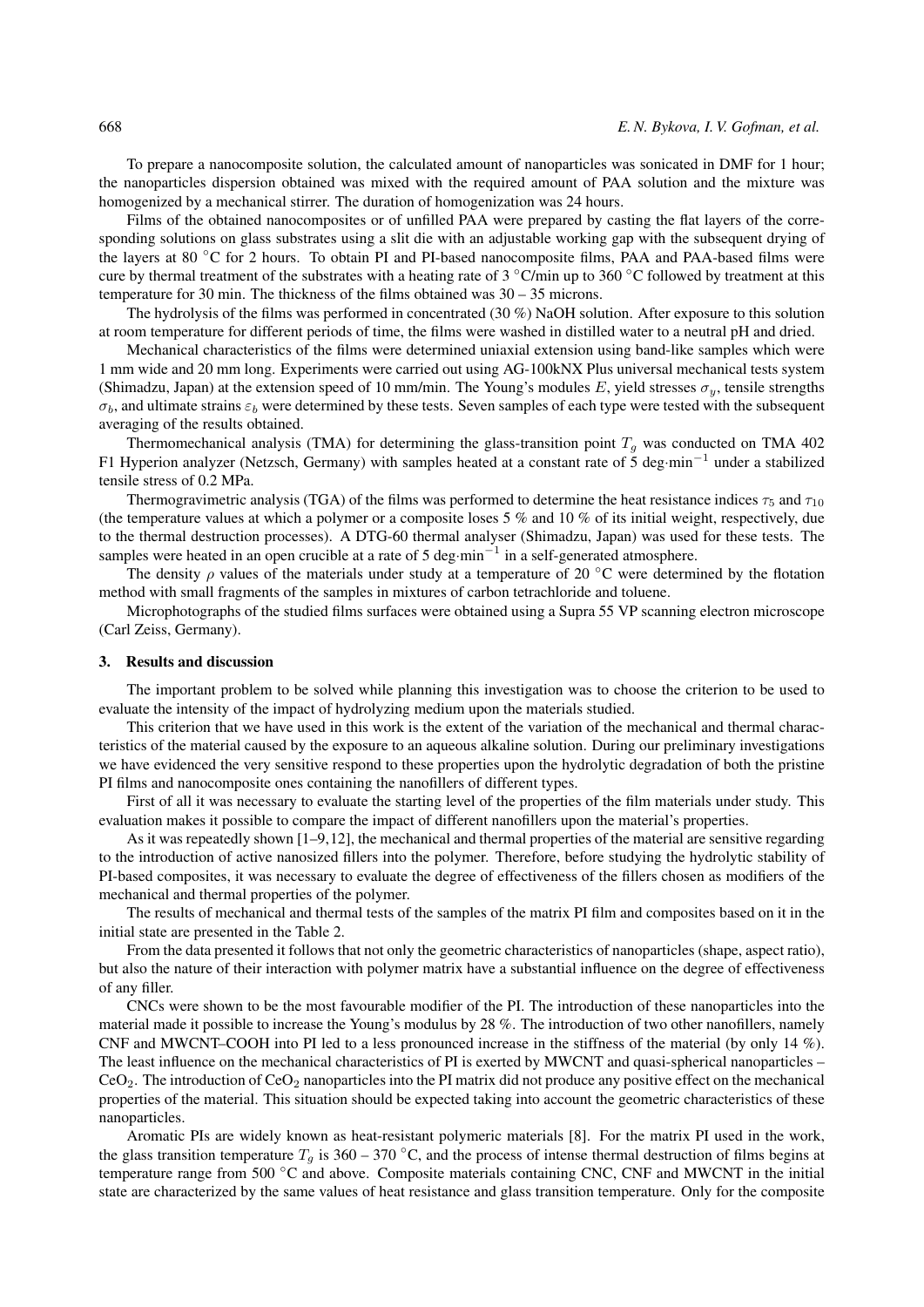| N <sub>0</sub> | Filler           | $E$ , GPa       | $\sigma_y$ , MPa | $\sigma_b$ , MPa | $\varepsilon_b, \%$ | $T_q$ , °C |
|----------------|------------------|-----------------|------------------|------------------|---------------------|------------|
| 1              |                  | $2.44 \pm 0.07$ | $101 \pm 2$      | $178 + 3$        | $93\pm8$            | 370        |
| 2              | <b>CNC</b>       | $3.13 \pm 0.07$ | $112 \pm 2$      | $131\pm5$        | $29 + 3$            | 370        |
| 3              | <b>CNF</b>       | $2.78 \pm 0.07$ | $104 \pm 4$      | $116 \pm 3$      | $30 \pm 5$          | 370        |
| $\overline{4}$ | <b>MWCNT</b>     | $2.37 \pm 0.11$ | $101 \pm 2$      | $122 \pm 11$     | $33\pm5$            | 370        |
| 5              | MWCNT-COOH       | $2.78 \pm 0.08$ | $98 \pm 1$       | $136 \pm 4$      | $62 \pm 7$          | 375        |
| 6              | CeO <sub>2</sub> | $2.49 \pm 0.05$ | $88 \pm 3$       | $103 \pm 5$      | $29 \pm 5$          | 371        |

TABLE 2. Mechanical characteristics and glass transition temperatures of the matrix PI and nanocomposite films studied in the work

films containing  $CeO<sub>2</sub>$  and MWCNT–COOH the pronounced depression of the thermal stability and some increase of the glass transition temperature were registered. The former effect is inherent to ceria-containing PMDA–ODA-based films [9].

In our previous studies [16, 17], we have selected the extremely severe medium to investigate the hydrolysis of PI films taking into account high hydrolytic stability of these materials. These conditions results in a rather intensive process of hydrolytic destruction of PMDA–ODA control film just in the first hours of the experiment. A marked decrease in all the mechanical characteristics of the material was observed after 1 hour of exposure in alkaline medium, and after 40 hours of hydrolysis, the film completely degrades when removed from the hydrolytic bath (Fig. 1).

The introduction of nanoparticles into PI in all cases led to a marked decrease in hydrolytic stability (Fig. 1). Films of nanocomposites filled with MWCNT completely degrade even after 3 hours of hydrolysis. The introduction of CNC, CeO<sub>2</sub>, and CNF into the polymer matrix made it possible to obtain films slightly more resistant to hydrolysis: the complete destruction of these materials was recorded after 4 – 5 hours of exposure in an alkaline solution. The film containing nanotubes subjected to a surface pretreatment, namely MWCNT–COOH is characterized by the highest resistance to hydrolytic destruction: only after  $10 - 12$  hours of hydrolysis the film began to break into fragments, which made further research difficult.

Note that exposure in an alkaline solution leads to a successive increase in the thickness (pronounced swelling) of the samples of both PI and composites based on it (Fig. 1e). Moreover, for the composite films a successive acceleration of this process along with the increase of the hydrolysis duration was registered. The thickness of the samples was measured after washing and removing water from their surface before mechanical testing.

The impact of the hydrolysis upon the surface morphology of both PI and nanocomposite films is presented in Fig. 2.

It is known that the swelling of a polymeric material during the sorption of some aggressive medium results in a decrease of the number of inter molecular interactions in this material,resulting in a decrease in the strength of polymer products [18]. These effects were registered while analyzing the kinetics of the process of hydrolytic destruction of the films under study. The formation of micro-cracks at the films' surface registered by SEM method (Fig. 2b), undoubtedly facilitates the propagation of the aggressive medium – alkaline solution into the polymer volume. The mechanical stresses caused by the incorporation of this solution into the cracks of the in homogeneously swollen material provoke the further destruction of the films [19]. The nanocomposite films, along with the aforementioned effect's tendency to accelerate the decomposition, the additional cracking at the boundaries "polymer–nanoparticles" with the formation of pores at these regions (the inferent SEM picture of the surface of nanocomposite containing CNCs exposed to hydrolysis during 3 h is presented in Fig. 2d). The micro- and nano-sized inhomogeneities formed at the phase boundaries during the nanocomposite films production because of the imperfect compatibility of the polymer and nanoparticles can give rise to these pores.

To elucidate the extent of the compatibility of the nanoparticles with the PI matrix, insured during the formation of composite films, the expected density values of the nanocomposite films under study were calculated by using the additive scheme of composite formation [7]: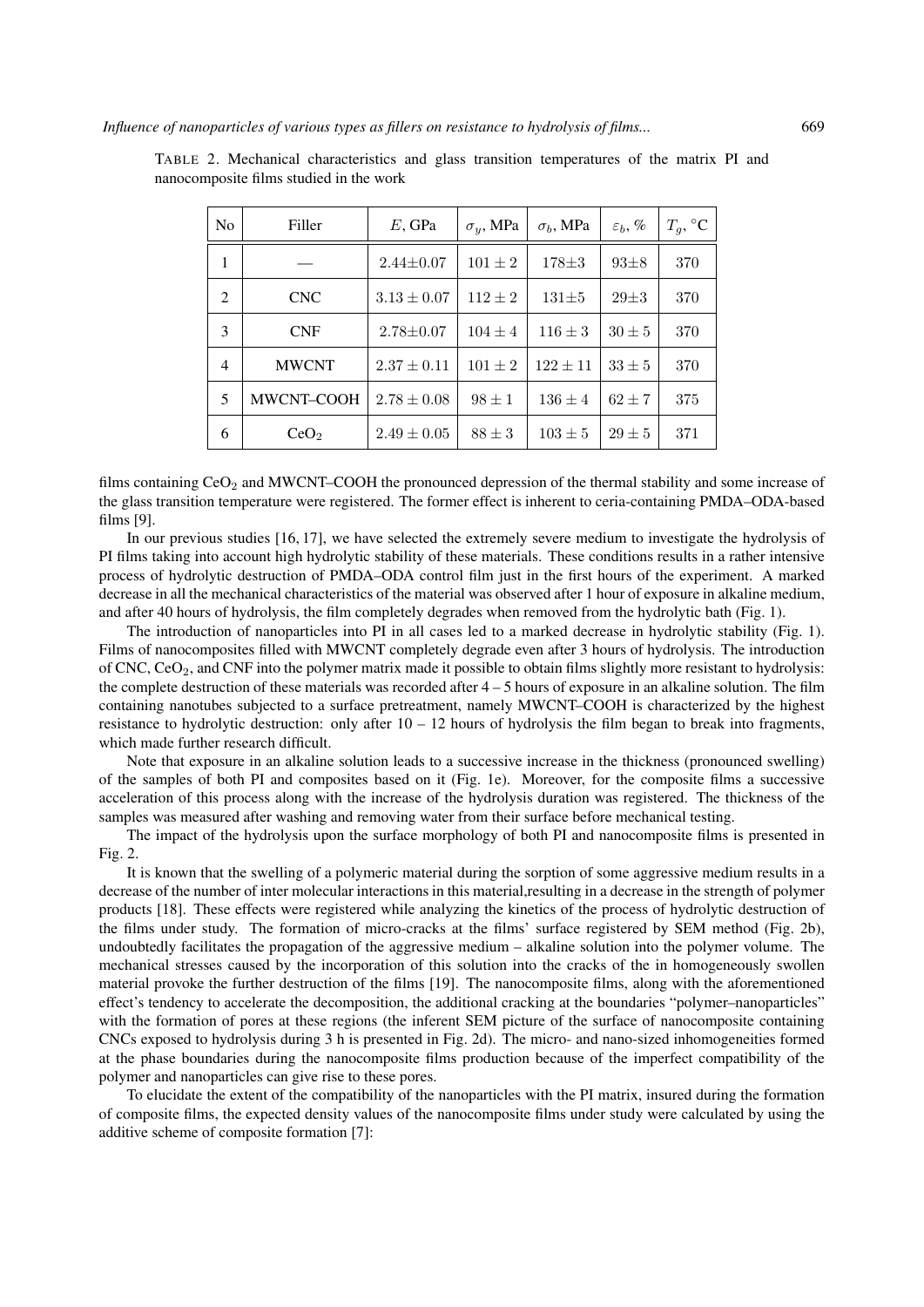

FIG. 1. (a) Tensile strength  $\sigma_b$ , (b) ultimate strain  $\varepsilon_b$ , (c) glass transition temperature  $T_g$ , (d) heat resistance index  $\tau_{10}$ , (e) thickness  $d/d_0$ , of the films tested vs. the hydrolysis duration: (I) unfilled PI, (II) PI–CNC, (III) PI–CNF, (IV) PI–MWCNT, (V) PI–MWCNT–COOH, and (VI) PI–CeO2;  $d_0$  stands for the initial thickness if the film tested

$$
\rho_{calc} = \rho_{PI} \times C_{PI} + \rho_{nano} \times C_{nano},\tag{1}
$$

where  $\rho_{calc}$  is the density of an"ideal" nanocomposite containing no pores;  $\rho_{PI}$  and  $\rho_{nano}$  denote the densities of the polymer and the nanoparticles introduced into it; whereas  $C_{PI}$  and  $C_{nano}$  denote their volume fractions in the nanocomposite, respectively.

As it was noted in [7], this calculation does not provide precise values of density of the nanocomposite materials under consideration because of the rather poor accuracy of the information concerning the nanoparticles' density values (producer's data). However, these results can give the reliable estimation of the tendency to the variation of free volume caused by the introduction of the nanoparticles into polymer.

The experimental density values of all studied nanocomposites were found to be inferior to calculated values (Table 4). This result testifies to the presence of a certain excess free volume in the composite films. Its value is sufficiently small: the ratio of the experimental density of the sample to the calculated one in all cases wasn't less than 0.994. The maximum value of this ratio corresponds to a composite containing carboxylated nanotubes ( $\rho_{exp}/\rho_{calc}$  = 0.999, Table 4). The composites containing CeO<sub>2</sub> ( $\rho_{exp}/\rho_{calc} = 0.998$ ), CNC and CNF ( $\rho_{exp}/\rho_{calc} = 0.996$ ) are characterized by slightly less dense packing. The highest value of the excess free volume was observed for the PI– MWCNT composite  $(\rho_{exp}/\rho_{calc} = 0.994)$ .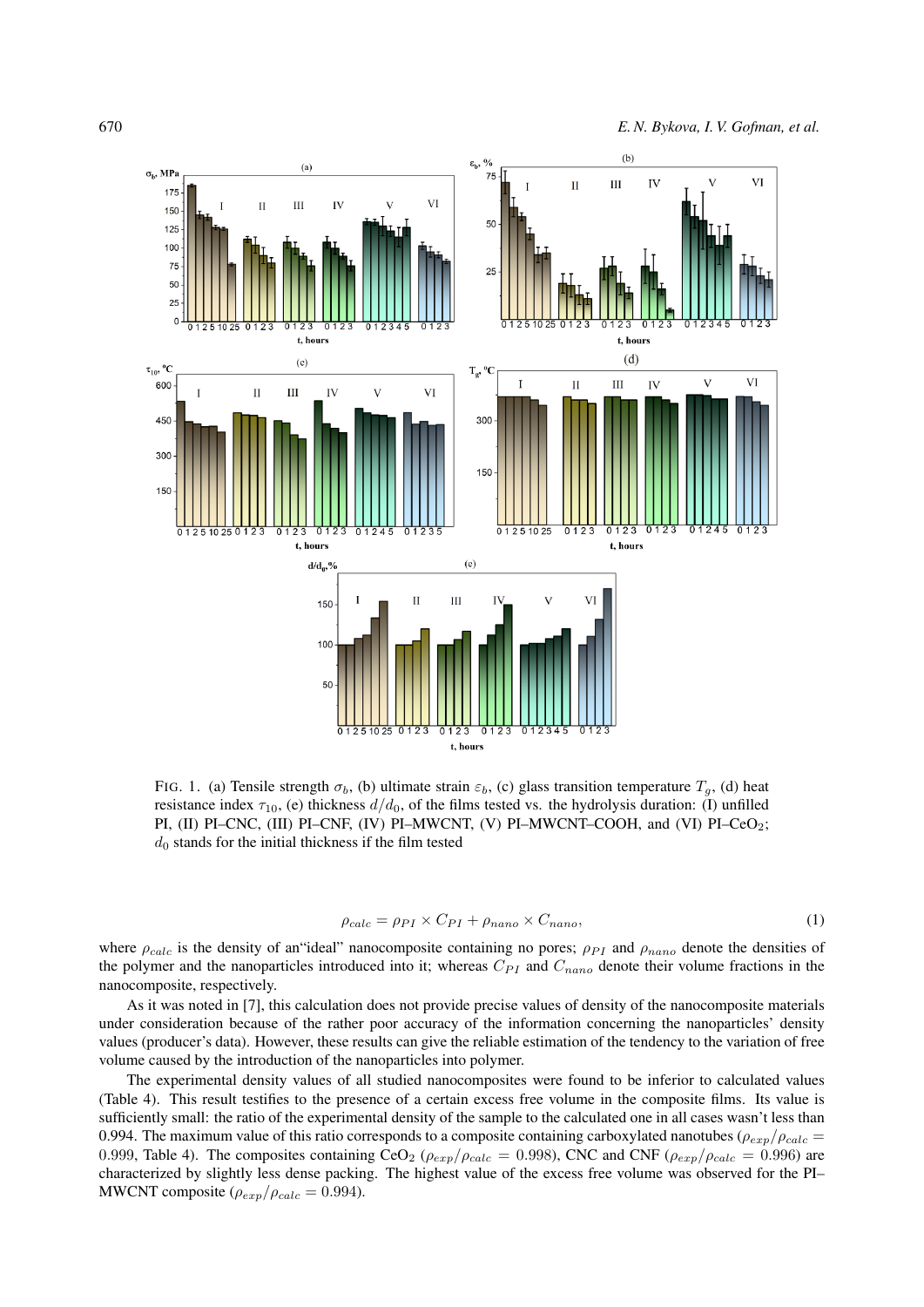

FIG. 2. SEM images of surfaces of the films: (a) PI in the initial state, and (b) after 25 hours of hydrolysis; (c) PI–CNC composite in the initial state, and (d) after 3 hours of hydrolysis

| No | Filler           | $\tau_5, {}^{\circ}C$ | $\tau_{10}, {}^{\circ}C$ |
|----|------------------|-----------------------|--------------------------|
| 1  |                  | 505                   | 534                      |
| 2  | <b>CNC</b>       | 506                   | 529                      |
| 3  | <b>CNF</b>       | 497                   | 524                      |
| 4  | <b>MWCNT</b>     | 506                   | 537                      |
| 5  | MWCNT-COOH       | 470                   | 504                      |
| 6  | CeO <sub>2</sub> | 370                   | 425                      |

TABLE 3. Thermal stability of the matrix and nanocomposite films investigated in the work

TABLE 4. Experimental and calculated density values of the nanocomposite films studied in the work

| Filler            | $\rho_{exp}$ , g/cm <sup>3</sup> | $\rho_{calc}$ , g/cm <sup>3</sup> | $\rho_{exp}/\rho_{calc}$ |
|-------------------|----------------------------------|-----------------------------------|--------------------------|
| <b>CNC</b>        | 1.423                            | 1.428                             | 0.996                    |
| <b>CNF</b>        | 1.423                            | 1.428                             | 0.996                    |
| <b>MWCNT</b>      | 1.408                            | 1.417                             | 0.994                    |
| <b>MWCNT-COOH</b> | 1.416                            | 1.417                             | 0.999                    |
| CeO <sub>2</sub>  | 1.441                            | 1.444                             | 0.998                    |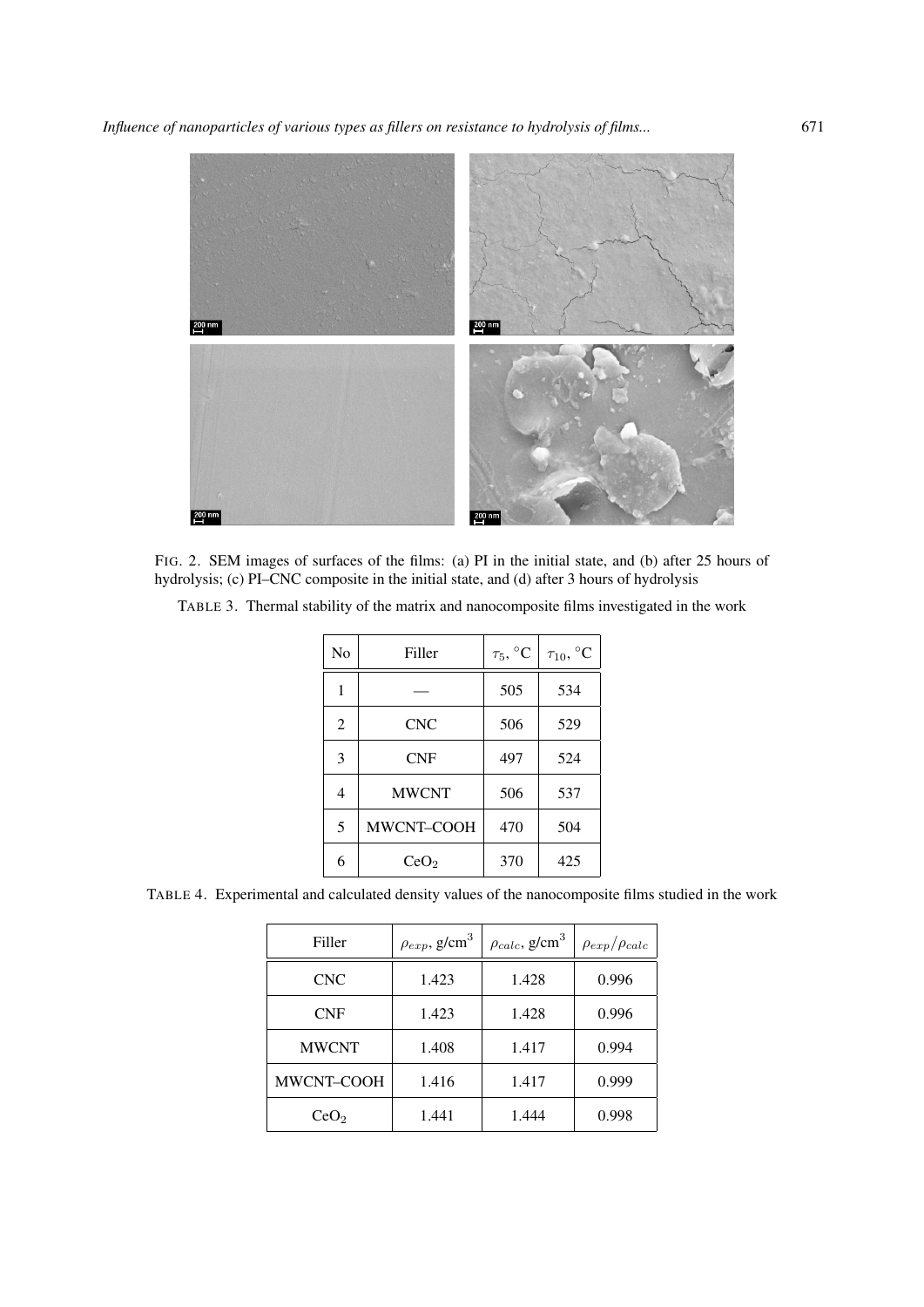As it was shown in previous studies [16, 17] and confirmed by the described work, a clear correlation is observed between the excess free volume determined in the densitometric experiment and extent of the hydrolytic stability of composites.

It would be interesting to trace such correlation by analysing the results obtained during the mechanical tests of the composite films. According to previously obtained data [7], the degree of intensity of the impact of nanoparticles introduced into the PI matrix upon the mechanical characteristics of the material (the difference between the properties of the nanocomposite and the initial PI) decreases along with the increase of the excess free volume formed during the formation of the nanocomposite material. Indeed, the main reason of the formation of excess free volume in a nanocomposite material is the incomplete compatibility of the nanoparticles with the polymer matrix. This lack of compatibility leads to a decrease in the local density of the material in the phase boundaries. The described effect naturally produces a negative influence on the mechanical characteristics of the material. However, the results of our tests are not entirely consistent with the above consideration. Indeed, it follows from the comparison of the calculated and experimental density values that a very dense and defect-free packing is realized in a nanocomposite film filled with cerium oxide (the ratio of the experimental density to the calculated one is 0.998). But the introduction of just these nanoparticles into the PI matrix led to a minimal increase in film stiffness (Table 4).

In fact, this apparent contradiction is caused by the well-known fact: the intensity of the variation of the mechanical properties of a matrix polymer caused by the introduction of some nanofilleris determined not only by the intensity of interaction of the composite's components, but also by ability of the nanoparticles used to create a rigid carcass inside the polymer volume. This frame can bear the mechanical load applied to the material and distribute it in the volume of the sample [1, 2]. The effectiveness of the impact of this framework on the properties of the material increases along with the increase in the aspect ratio of the nanoparticles introduced into the polymer [1, 2, 20]. For quasispherical cerium oxide nanoparticles, the value of the aspect ratio is close to 1, while for other nanofillers used in the work, it is  $2 - 3$  orders of magnitude higher. Given this circumstance, the result of mechanical tests of composites with cerium oxide should be treated as quite regular.

#### 4. Conclusions

Based on the data presented, the following main conclusion can be drawn: the introduction of the nanoparticles of different types into the poly(pyromellitimide) matrix, regardless of their shapes and chemical nature, along with some positive effects, can provoke a decrease in the hydrolytic stability of the material. This effect is caused by the increase in the excess free volume in the process of the nanocomposite formation. The excessive free volume facilitates the diffusion of the hydrolyzing agent into the volume of the film during its aging in an alkaline medium (film swelling) that causes an increase in the extent of destructive action of the hydrolytic attack on the material. It is possible to increase the packing density of the composite due to the surface functionalization of the nanoparticles before their introduction into the polymermatrix. This enhancement of the material's density will insure the decrease in its permeability to hydrolyzing solution. In our work, this effect was realized by the chemical pretreatment (carboxylation) of MWCNT: while these nanoparticles were used as nanofiller the material was formed with the increased packing density as compared to that of a composite filled with the untreated MWCNT. However, even in this case, the hydrolytic stability of the composite film still remains somewhat lower than that of the initial PI.

### Acknowledgements

The authors are grateful to M. Ya. Goikhman and I. V. Abalov (Institute of Macromolecular Compounds, Russian Academy of Sciences), who provided MWCNTs for this work.

This work was supported by the Russian Science Foundation (project No. 18-13-00305).

#### References

- [1] Gogotsi Y. *Nanomaterials handbook*. Tailor and Francis, Boca Raton, London, New York, 2006, 779 p.
- [2] Zaman I., Manshoor B., Khalid A., Araby S. From clay to graphene for polymer nanocomposites a survey. *J. Polym. Res.*, 2014, 5 (21), P. 1–11.
- [3] Kausar A. Progression from polyimide to polyimide composite in proton-exchange membrane fuel cell: a review. *Polymer-Plastics Technology and Engineering*, 2017, 56 (13), P. 1375–1390.
- [4] Eletskii A.V., Knizhnik A.A., Potapkin B.V., Kenny J.M. Electrical characteristics of carbon nanotube-doped composites. *Physics-Uspekhi*, 2015, 58 (3), P. 209–251.
- [5] Gofman I.V., Abalov I.V., et al. Comparative Evaluation of Different Methods of Carboxylation of Carbon Nanotubes as a Modifier of Mechanical Properties of Heat-Resistant Polyimide Based Nanocomposites. *Fibre Chemistry*, 2015, 47 (4), P. 236–243.
- [6] Shang Z., Lu C., Lü X., Gao L. Studies on syntheses and properties of novel CeO<sub>2</sub>/polyimide nanocomposite films from Ce(Phen)<sub>3</sub> complex. *Polymer*, 2007, 48 (14), P. 4041–4046.